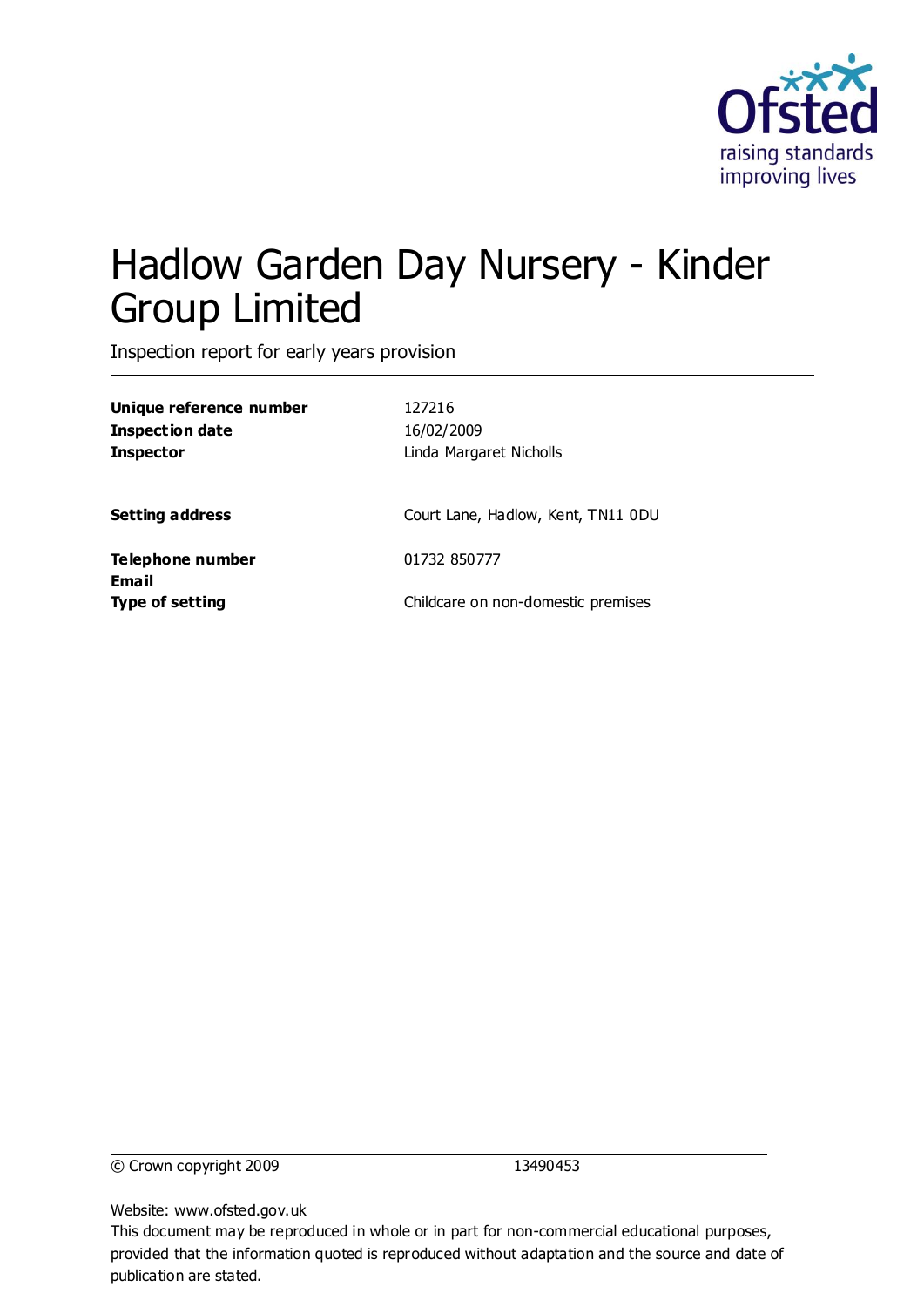### **Introduction**

This inspection was carried out by Ofsted under Sections 49 and 50 of the Childcare Act 2006 on the quality and standards of the registered early years provision. 'Early years provision' refers to provision regulated by Ofsted for children from birth to 31 August following their fifth birthday (the early years age group). The registered person must ensure that this provision complies with the statutory framework for children's learning, development and welfare, known as the *Early* Years Foundation Stage.

The report includes information on any complaints about the childcare provision which Ofsted has received since the last inspection or registration whichever is the later, which require Ofsted or the provider to take action in Annex C.

The provider must provide a copy of this report to all parents with children at the setting where reasonably practicable. The provider must provide a copy of the report to any other person who asks for one, but may charge a fee for this service (The Childcare (Inspection) Regulations 2008 regulations 9 and 10).

The setting also makes provision for children older than the early years age group which is registered on the voluntary and/or compulsory part(s) of the Childcare Register. This report does not include an evaluation of that provision, but a comment about compliance with the requirements of the Childcare Register is included in Annex B.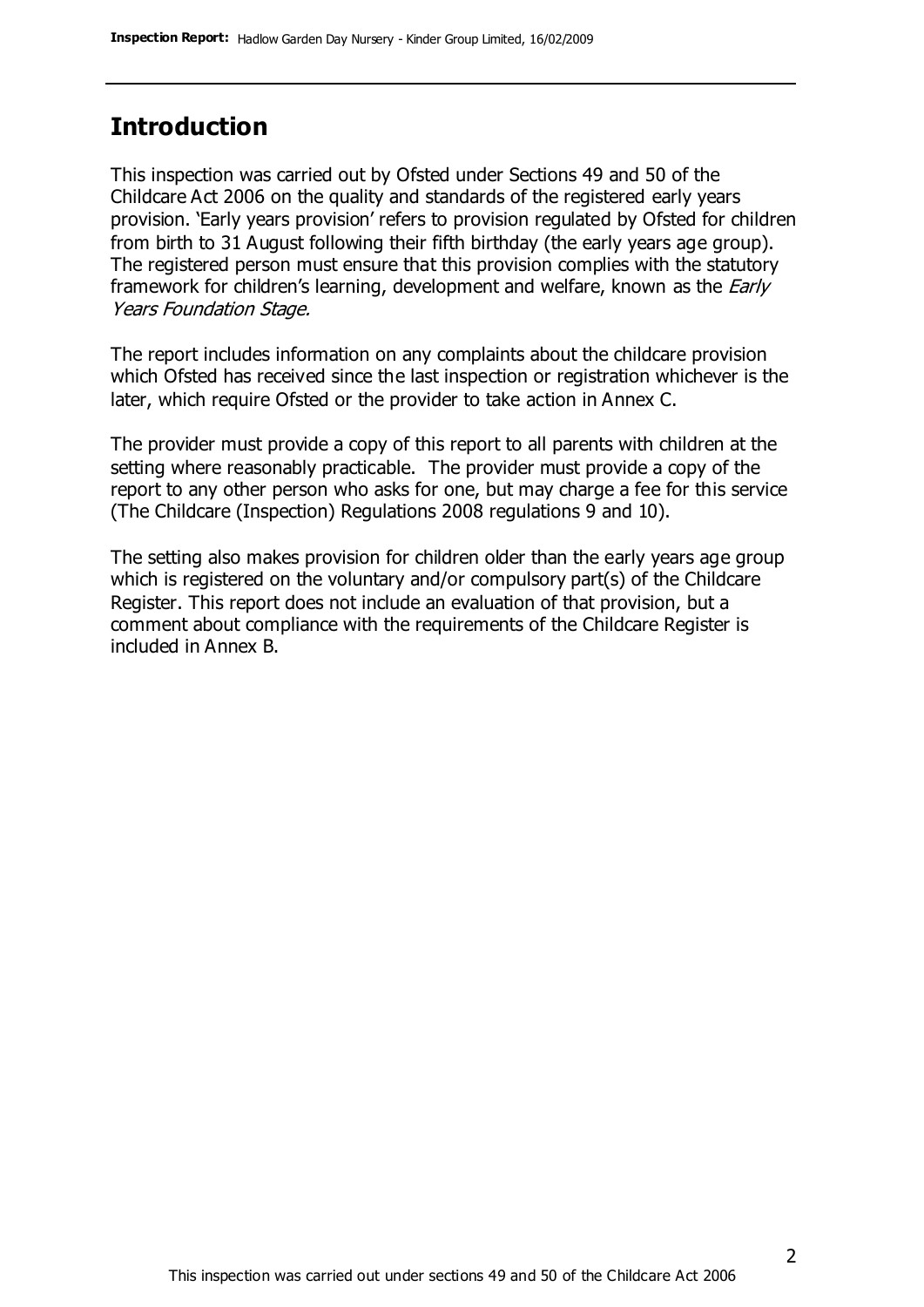## **Description of the setting**

Hadlow Garden Day Nursery was first registered in 1999 and is managed by Kinder Group Limited. The nursery operates from one building located in the grounds of Hadlow College, in Hadlow, Kent. The surrounding area is rural. There are four playrooms for differing ages, two bathrooms, a kitchen, an office and a large, enclosed outside area. The nursery operates from 07:30 until 18:00, Monday to Friday, 52 weeks a year. A maximum of 60 children may attend at any one time.

The nursery is registered on the Early Years Register and both the compulsory part and the voluntary part of the Childcare Register. There are presently 42 children aged from one year to four years on roll. The nursery can support children with learning difficulties and/or disabilities.

There are nine staff who work directly with the children, of these, all but one hold relevant early years qualifications. The nursery provides funded early education for three and four-year-olds. The nursery receives support from the Kinder Group head office and the local authority.

### **Overall effectiveness of the early years provision**

Overall the quality of the provision is good. Hadlow Garden Day Nursery promotes children's welfare and learning well so they make good progress. Boys and girls are respected as individuals and enjoy learning about their community and the world around them. The nursery provides an inclusive service and children's welfare needs are effectively met. Parents receive detailed and effective information through a variety of methods so that they are aware of current expectations and can extend their children's learning. A self evaluation process has been initiated and priorities for continuous improvement are identified resulting in a provision that is acutely responsive to the needs of all its users.

### **What steps need to be taken to improve provision further?**

To further improve the early years provision the registered person should:

- ensure children's individual assessments are recorded consistently throughout the nursery and the outcomes of proposed next steps to learning are identified
- consider the introduction of smaller jugs to support children's developing confidence when pouring drinks so that their independence is extended and their contribution to snack time is recognised.

### **The leadership and management of the early years provision**

Experienced, proactive leadership manages an effective self-evaluation process that builds on established quality management systems. Records, policies and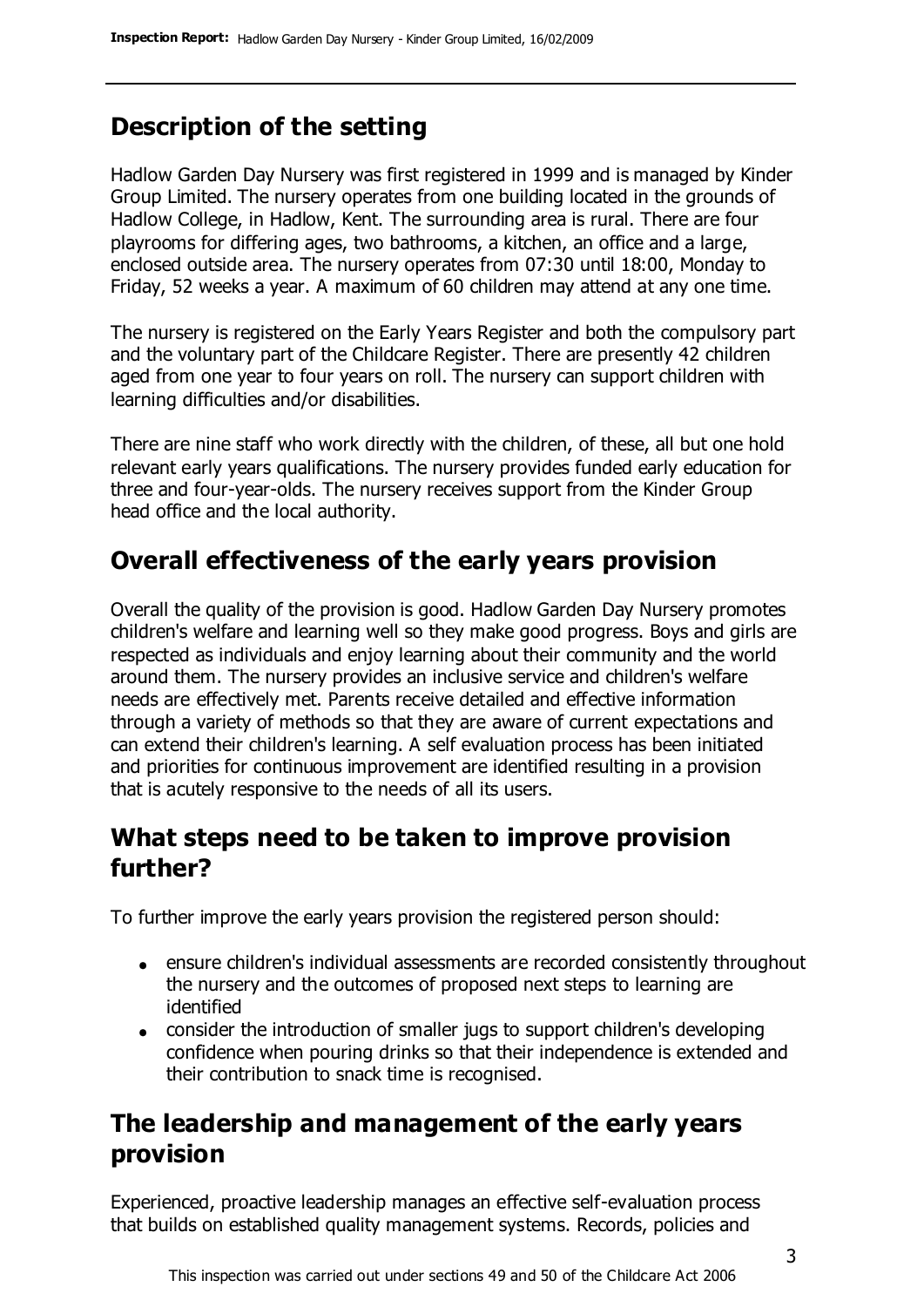procedures are analysed and professionally presented to ensure the needs of all children are met. Senior staff and the administration at the company Head Office ensure all adults working with children are safe to do so. Resources, including staff, are well deployed with consideration of general age groups and individual needs. Although there is a board identifying staff, professional roles and individual qualifications are not displayed.

Thorough and regular risk assessments are in place which reflect an effective and detailed induction for staff to ensure that risk is minimised. An effective evacuation procedure is displayed and is practised each month, which means children know what is expected from them in an emergency situation. Regular team meetings and quality checks monitor and identify targets for further improvement, such as, developing the stock of dual language books or brightening up the entrance to the nursery. Improvements since the last inspection encourage children to make increasingly independent decisions and to secure the skills they have developed at their own pace. Resources and planned activities are developed throughout the nursery so that boys and girls learn about their community and the wider world. Inclusive practice is promoted well with photographic displays in each room as well as resources, such as, dressing up items and small world toys. The nursery provides positive images of physical differences and disabilities which have a beneficial impact for all children attending.

A variety of very effective links with parents, carers, external support services and other provision in the Kinder group provides a secure framework to the weaving together of care and education for children. Good quality information about the Early Years Foundation Stage is displayed so parents are informed of general learning expectations. Individual children's progress is observed and assessed for parents information although recording standards are not totally consistent throughout the nursery.

Children are safeguarded by well trained, professional staff who know what to do should they have concerns for a child in their care. There is an established child protection procedure to liaise with the Local Safeguarding Children Board. Senior managers have received recent training. Parents are well informed and contact numbers are displayed for information.

### **The quality and standards of the early years provision**

Children are happily engaged in play and learning throughout their stay at the nursery. Members of staff interact positively with children, chatting with them and supporting their chosen activities. Staff routinely evaluate activities, make clear observations and plan effectively to support individual next steps to learning although the learning outcomes to these are not always identified. Resources are easily identifiable and accessible at child level and children complete 'Plan, Do and Review' sheets contributing to the continuing assessment of their own progress. Staff are well deployed in each room allowing children to play independently or to engage in adult-led activities such as making and painting animal figures.

Children engage members of staff with confidence, asking them to join their play.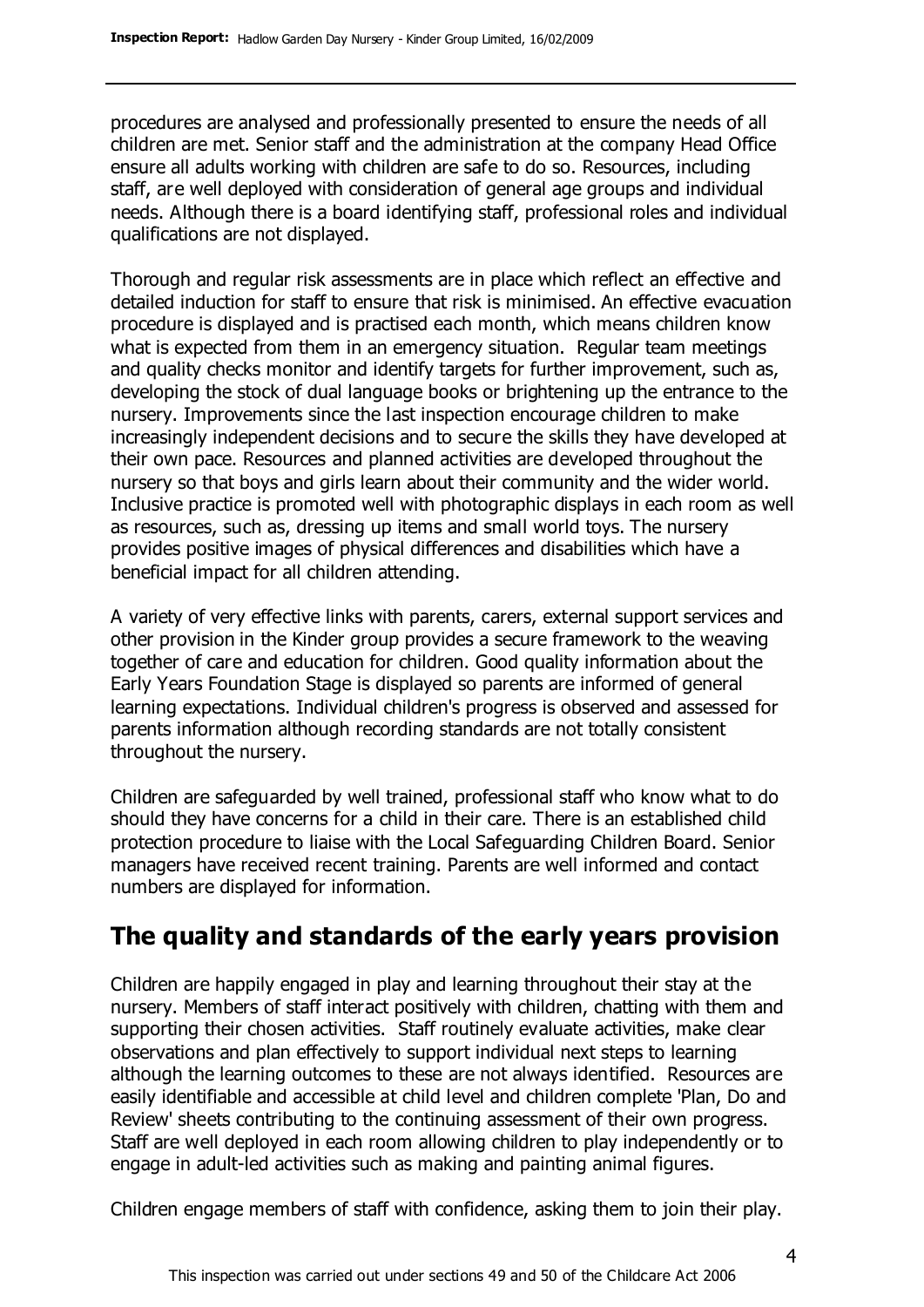They grow to be confident communicators as they name animals in a picture book and explain the dinosaurs are 'eating compost dinner.' They experiment with flour, oil and water to make their own play dough, they pour water through colanders and stir bubbles in a mug. Children know their work is valued. Colourful examples of children's craft work and photographs of their activities decorate the lobby and each room. Children learn at their own pace, show they are interested and are proud of what they do as they paint the large cardboard box blue; 'It's a boat, it's a boat,' they gleefully shout. Children develop confidence with number as they count out plates or the number of children present and add one more. They challenge themselves to problem solve as they construct the train track. They respond to questions that introduce mathematical language, for example, when asked to hand them items that are 'bigger' or 'smaller'. Children learn to recognise number though activities, such as, counting rhymes or using the play laptops.

Children are stimulated and engaged making secure progress in their learning and development because adults are caring and responsive. Babies are provided with close care and attention from staff who demonstrate they know the children well. Children develop friendships as they play together. They happily engage each other in the book corner or on the large play equipment both inside and outside. They are active and healthy because outside play is planned daily. Music and movement, songs and rhymes encourage children to recognise pattern and sounds as they develop language skills.

Adults respect children's differing backgrounds and work effectively with parents building good relationships with the children to meet their individual learning needs appropriately. Children with English as an additional language are supported well. Staff learn basic words in an individual's home language to aid communication. Activities are planned throughout the year to reflect diversity in local communities and to challenge stereotypes.

Staff interact very well with the children, they are good role models, giving clear explanations as to their expectations, such as helping children learn to share resources, take turns and speak politely. Consequently, children learn to behave well. Children learn to be kind to one another and to respect each others differences. Their social skills are reinforced as they sit together to eat lunch. They take turns to talk, listen to each other or chat to members of staff that sit with them. Members of staff liaise closely with parents to meet children's individual dietary requirements. They promote children's confidence and independence encouraging them to serve themselves with pieces of fruit. Some children attempt to pour drinks but the use of large, full jugs prevents those less confident from extending their skills. Children acquire effective strategies to keep themselves safe, such as picking up play resources that others may stumble over or holding scissors with blades closed when talking so they do not cut themselves.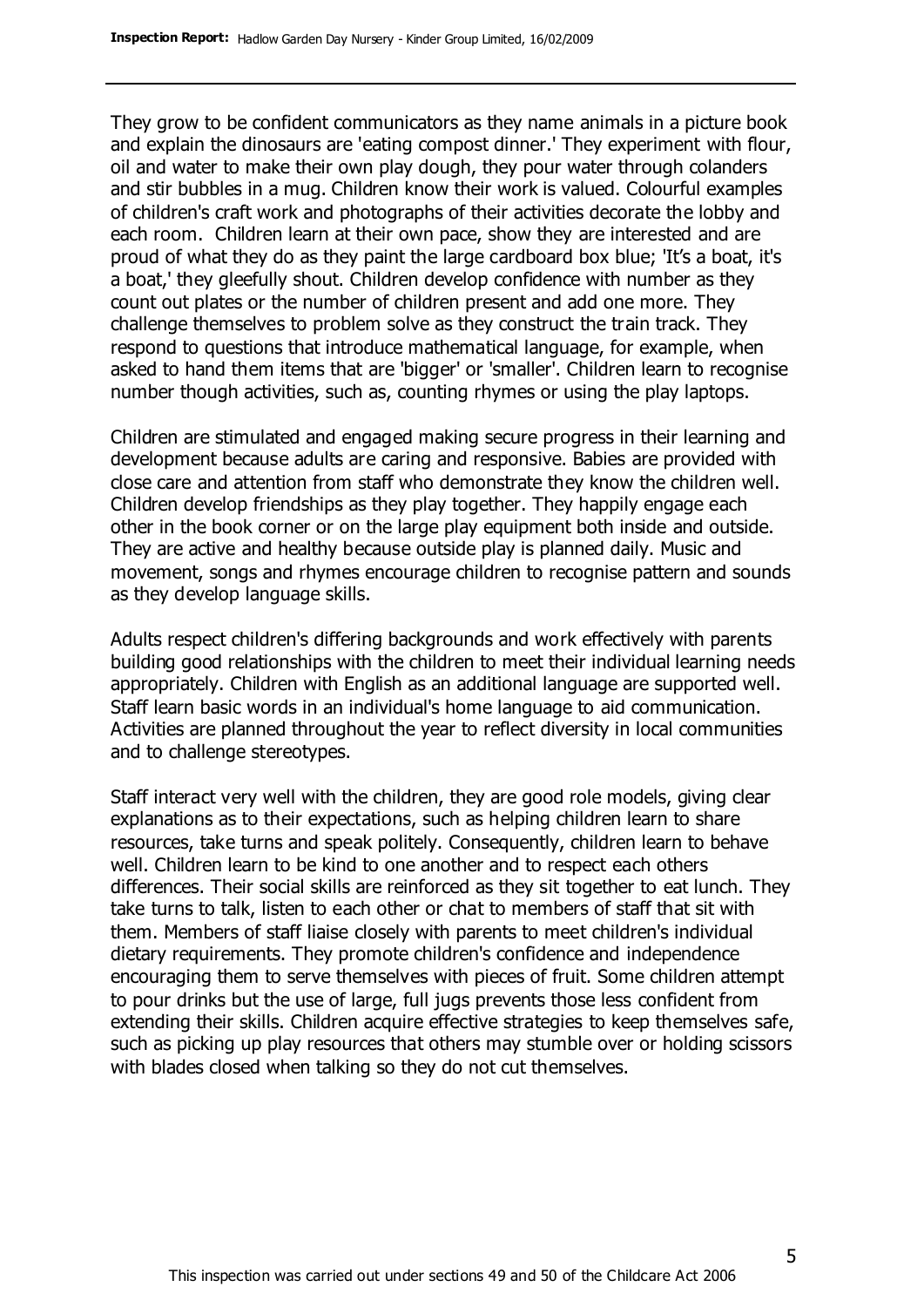# **Annex A: record of inspection judgements**

#### **The key inspection judgements and what they mean**

Grade 1 is Outstanding: this aspect of the provision is of exceptionally high quality Grade 2 is Good: this aspect of the provision is strong Grade 3 is Satisfactory: this aspect of the provision is sound Grade 4 is Inadequate: this aspect of the provision is not good enough

### **Overall effectiveness**

| How effective is the provision in meeting the needs<br>of children in the Early Years Foundation Stage? |  |
|---------------------------------------------------------------------------------------------------------|--|
| How well does the provision promote inclusive practice?                                                 |  |
| The capacity of the provision to maintain continuous                                                    |  |
| improvement.                                                                                            |  |

### **Leadership and management**

| How effectively is provision in the Early Years               |  |
|---------------------------------------------------------------|--|
| <b>Foundation Stage led and managed?</b>                      |  |
| How effective is the setting's self-evaluation, including the |  |
| steps taken to promote improvement?                           |  |
| How well does the setting work in partnership with parents    |  |
| and others?                                                   |  |
| How well are children safequarded?                            |  |

### **Quality and standards**

| How effectively are children in the Early Years<br><b>Foundation Stage helped to learn and develop?</b> |   |
|---------------------------------------------------------------------------------------------------------|---|
| How effectively is the welfare of children in the Early                                                 |   |
| <b>Years Foundation Stage promoted?</b>                                                                 |   |
| How well are children helped to stay safe?                                                              |   |
| How well are children helped to be healthy?                                                             |   |
| How well are children helped to enjoy and achieve?                                                      | 2 |
| How well are children helped to make a positive                                                         | っ |
| contribution?                                                                                           |   |
| How well are children helped develop skills that will                                                   |   |
| contribute to their future economic well-being?                                                         |   |

Any complaints about the inspection or report should be made following the procedures set out in the guidance available from Ofsted's website: www.ofsted.gov.uk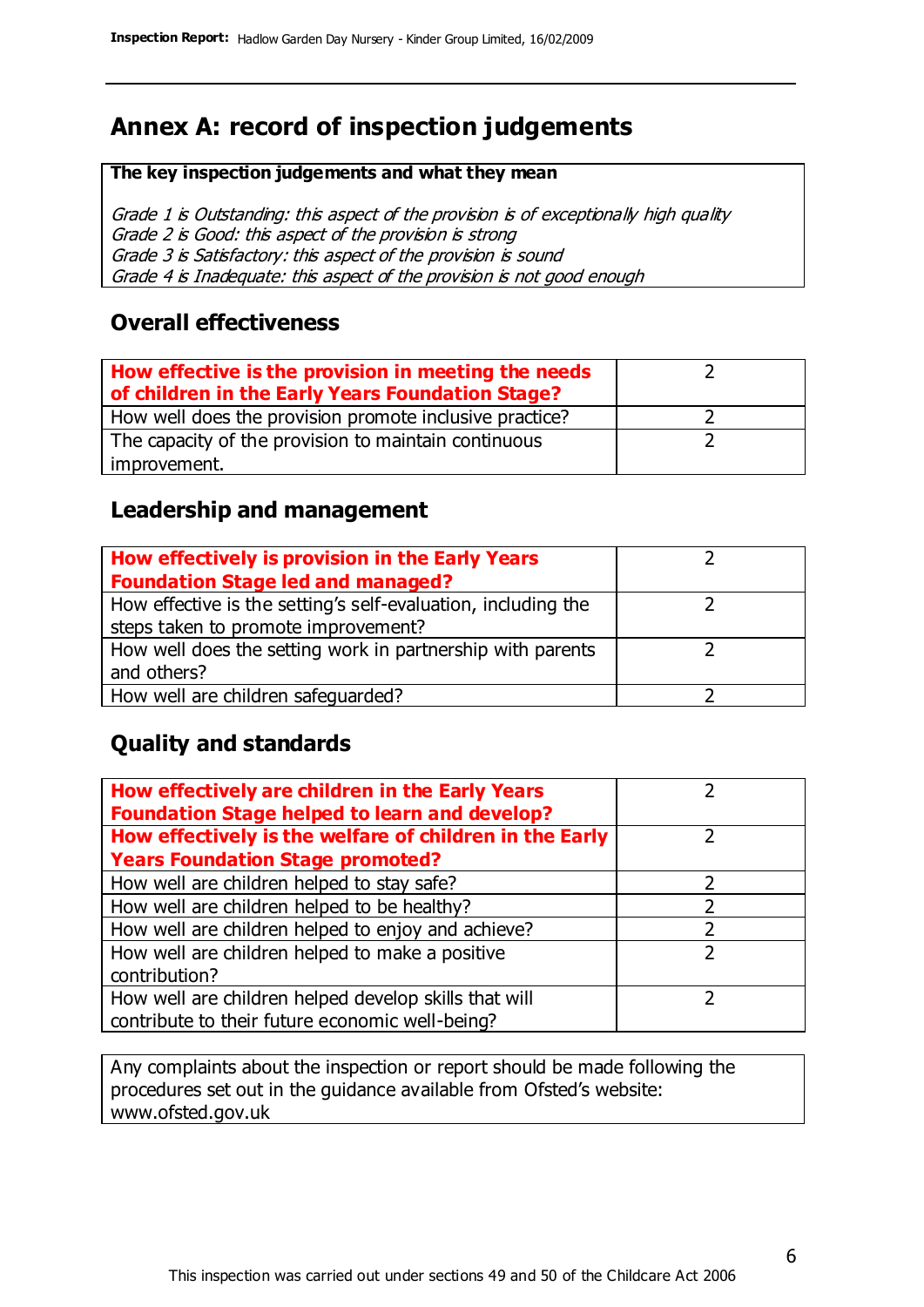# **Annex B: the Childcare Register**

| The provider confirms that the requirements of the<br>compulsory part of the Childcare Register are: | Met |
|------------------------------------------------------------------------------------------------------|-----|
| The provider confirms that the requirements of the<br>voluntary part of the Childcare Register are:  | Met |